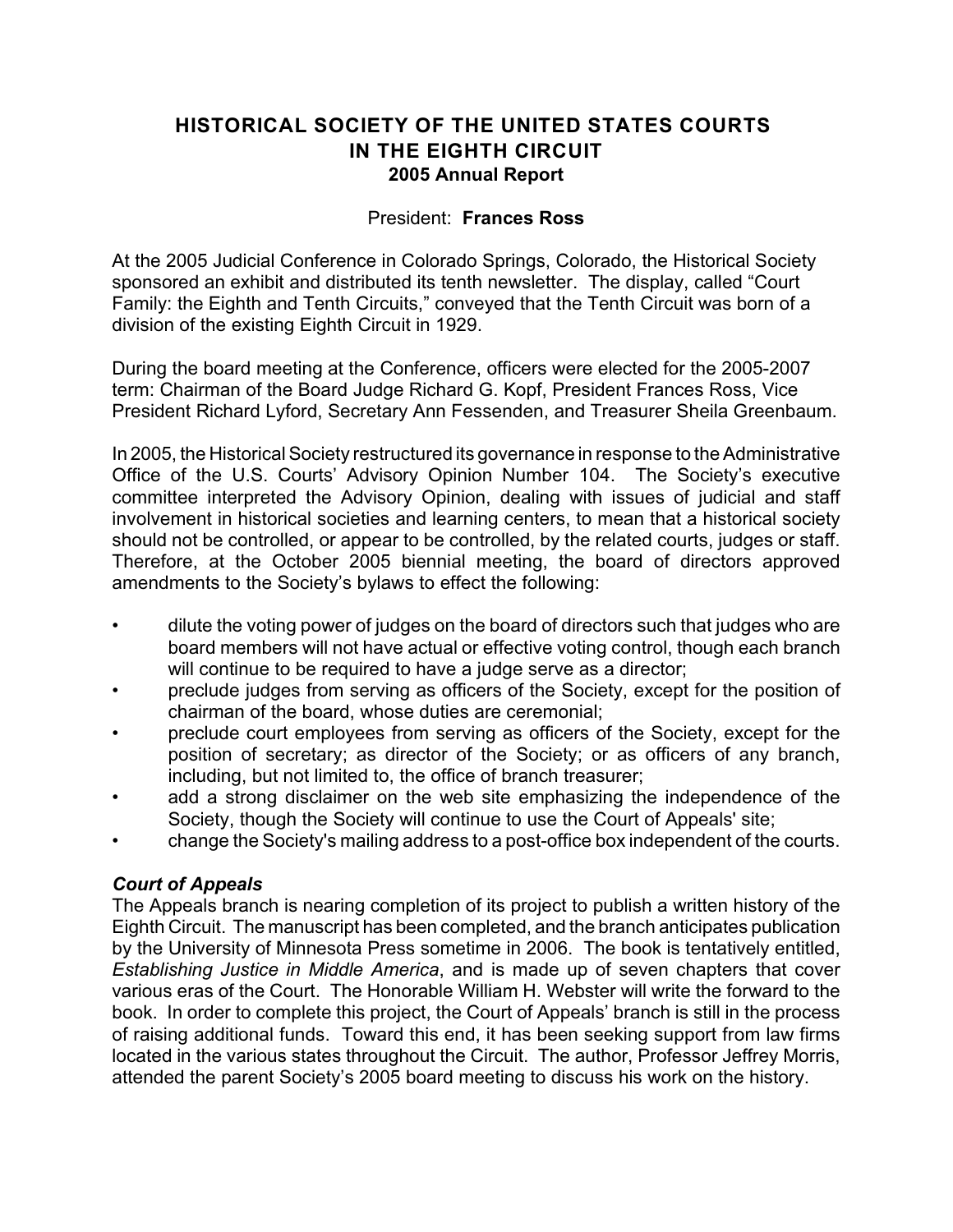#### *Arkansas Eastern and Western*

The Eastern and Western Districts continue work on the biographical essay project.

#### *Iowa Southern*

The DVD oral history interviews of Magistrate Judge Richard Peterson and Bankruptcy Judges Russell Hill and Richard Stageman have been completed. Branch President Richard Lyford has worked with Judge Hill to get his portrait completed. Lyford and Marc Harding are assisting the Friends of the Iowa Judiciary in the oral history interviews of former Chief Justices W. Ward Reynoldson and Arthur A. McGiverin, and Justices K. David Harris and Louis W. Schultz. The inventory of the District's history book *No Person is Above the Law* is running low, and Judge Richard W. Peterson, Court Historian for the Southern District of Iowa, wants to add reviews of current judges to the book.

#### *Missouri Eastern*

The branch has been very active with several subcommittees working on various projects. The Book Subcommittee is in search of an author to write and publish the history of the Eastern District of Missouri. The Subcommittee To Prepare Oral Histories of Senior and Retired Judges has circulated questionnaires to senior and retired judges that will be used to prepare for the oral video taping. A potential resource to film the oral histories was contacted, but arrangements have not been formalized. The Subcommittee on the Most Notable Cases is preparing a list of the 20 most notable cases decided in the Eastern District of Missouri. The cases will be assigned and researched. Videos will be made of the person presenting the research, and a written summary of each case will be prepared. Photographs of former courthouses in Cape Girardeau and Hannibal have been secured by the Subcommittee on Architecture. The National Archives has been contacted, and this Subcommittee has received a long list of documents pertaining to the Eastern District of Missouri. A list of notable personalities who have made contributions to the Eastern District is being prepared. For surviving personalities, videos will be made, and for deceased persons regarded as notable personalities, videos of friends or acquaintances will be prepared. In some cases, research may be conducted, and the person preparing the research will present the material on video. All of this material will be available for use in interactive presentations in the Learning Center and will be archived for research purposes.

## *South Dakota*

The branch is investigating conducting oral history interviews with Judges Andrew Bogue, John Jones, and Richard Battey in conjunction with the University of South Dakota. Their oral history spans a 35-year period of the history of the court. In addition, the branch continues to sell paperweight replicas of the historic Sioux Falls courthouse.